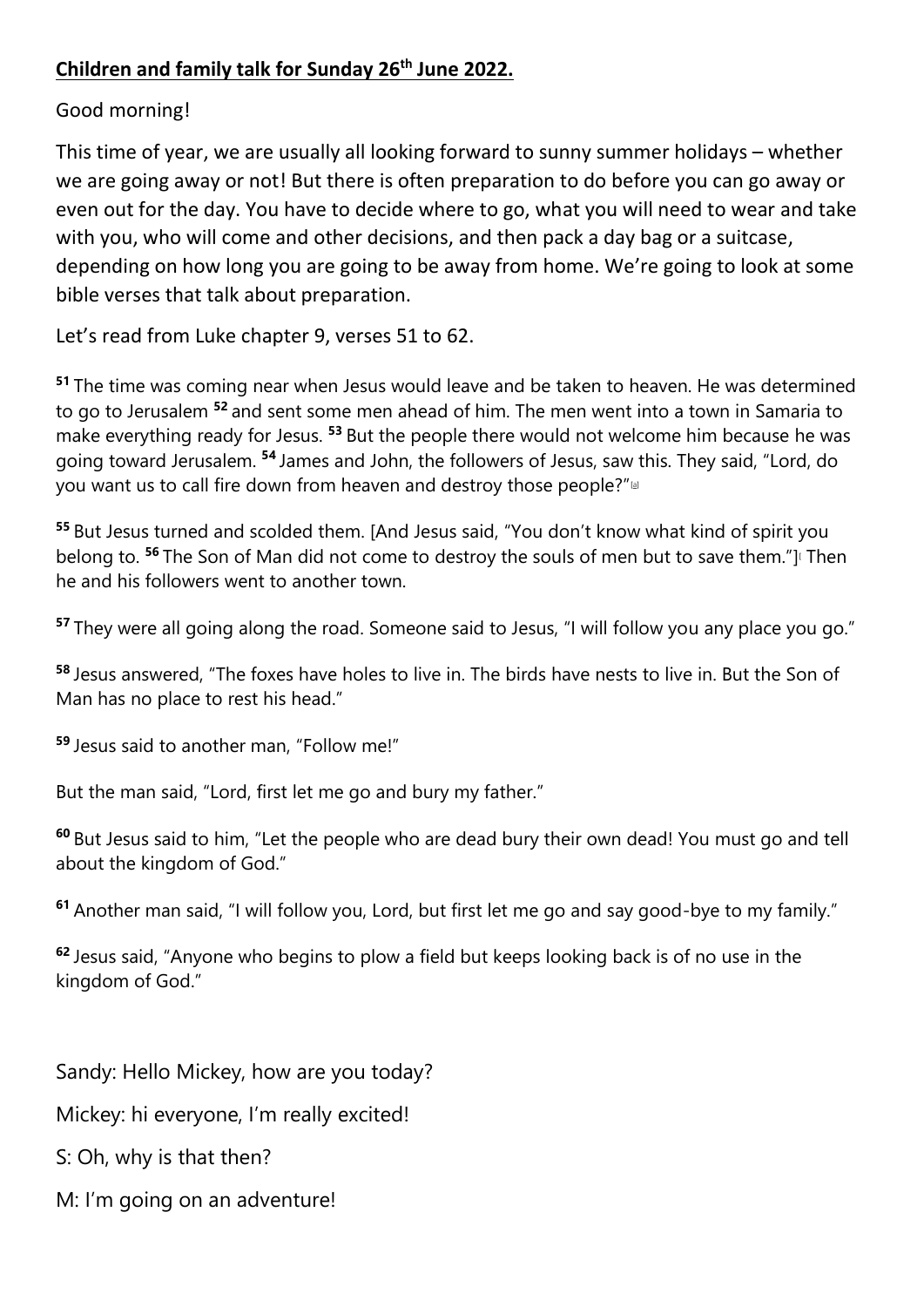S: Oh, that does sound exciting! Where are you going?

M: Well, I haven't decided yet, but it's going to be great fun!

S: Oh, I see, so who's going with you?

M: Well, I was going to ask you!

S: Oh, that's lovely, when are you going?

M: tomorrow, I think.

S: You don't sound very sure. I'm afraid I can't go tomorrow, Mickey, I'm a bit busy.

M: Ok, then the day after that!

S: Ah, well, I will need to let a few people know – and how long will be away?

M: Well, that depends….

S: On what?

M: On where we go of course!

S: I see, I think?! So, you don't know where you are going, when you will be coming back, and you're not exactly sure when you want to go. You haven't thought this through very well, have you?

M: No, I just thought it would be fun, especially if you are coming!

S: Oh, thankyou Mickey, that's a lovely thing to say. Ok, let's plan this properly later, shall we?

M: Yes please!

In our bible reading today, unfortunately, the Samaritans didn't welcome the followers of Jesus, meaning the plans Jesus had, had to be put on hold. Later in the reading, some of the people who wanted to follow Jesus were put off by the fact that they weren't ready when it was time to leave their homes. They wanted to go back and say goodbye to their family, or wait until they had no family ties. Whilst another person is really eager to follow Jesus, but doesn't realise that it will mean leaving the comforts of his home.

Mickey hadn't really made any plans, he just wanted to go on an adventure. Being a disciple of Jesus can be an adventure, you never know what God has planned for you, but you can know that whatever it is, God is right there with you, walking by your side. God never lets us down! Let's talk to God now;